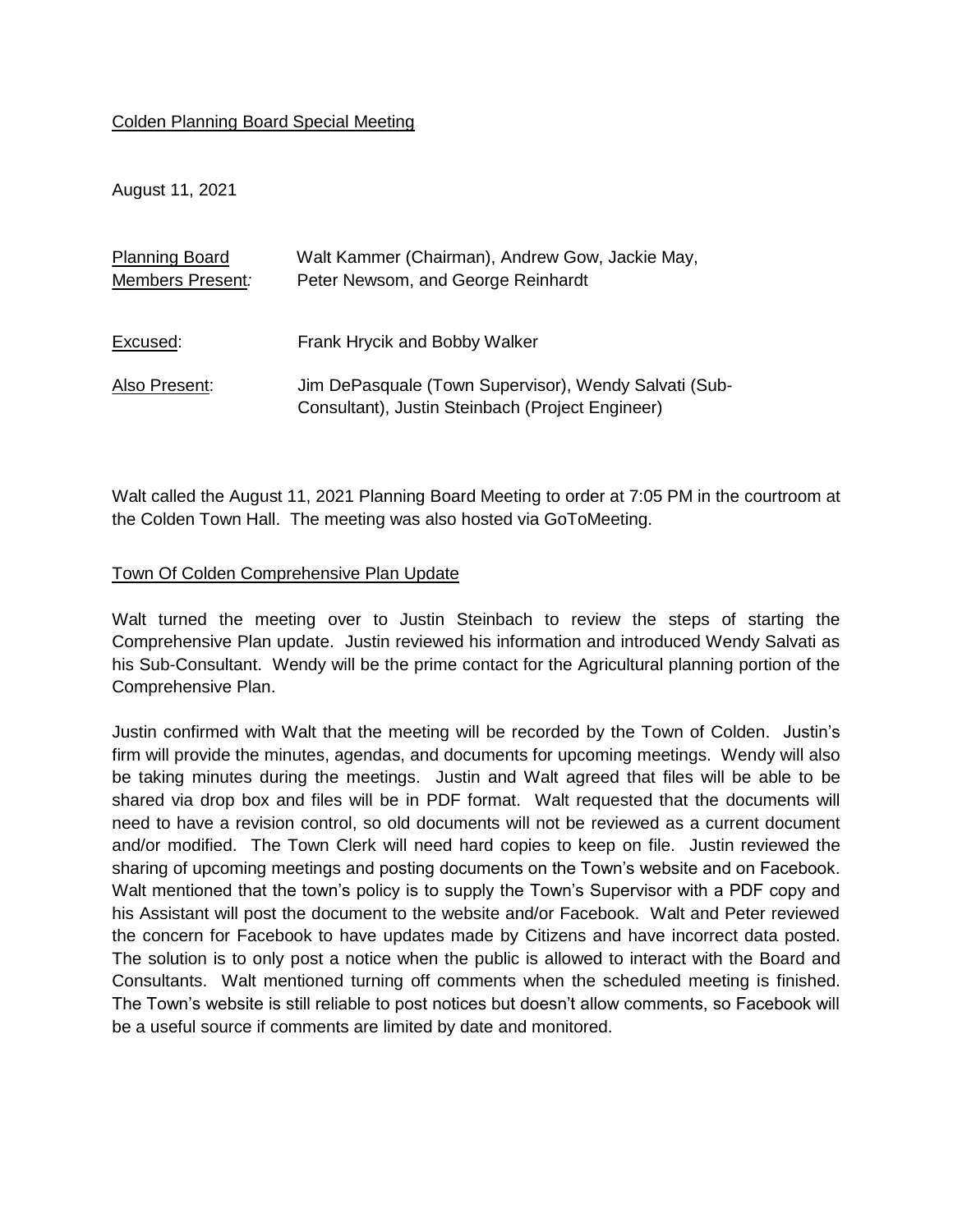Justin reviewed the scope and schedule for upcoming meetings. There are two different projects and two different methods of funding for the project. All Board Members were provided with a copy of the schedule. The time frame is 12-14 months.

Justin asked in ten years from now, what kind of community do you want to be and some of the Planning Board comments were: Keep the Town of Colden the same, climate friendly (municipals and services), have the water district expanded, be more proactive on conservation of resources, the viability of farming, to remain a close knit community, but also attracts families (vitality), preserve the nature features as assets (e.g. Pipe Creek Canyon) and for protection, maintain community character but open to development "pressure", slow down conversion, and review wastewater.

Justin reviewed the O.R.F. and Framework regarding the Comprehensive Plan

Discussions of water district and climate change were notated. Walt noted that they're important topics to be reviewed. One Region Forward would also be added to the list. Commercial activity and interested was reviewed by Walt and the Erie County Rails to Trails (ECRT) was also mentioned by Walt as it has potential opportunity for the Town of Colden. Walt also mentioned a rapid transport for Colden, Concord, and Springville if the population was a higher number in the future. Wendy suggested talking with the Greater Niagara Buffalo Transportation Council (NBTC) for information.

Walt mentioned that land conversion and Agricultural Plan Protection will need to be reviewed in addition to: Land conversion and solar energy, flag lots, slow down Ag/Farm and forestry conversion, Ag and Agro-tourism by emerging farmer and Eco-tourists facilities, code review in conjunction with NYSDAM to determine impact to Ag/Farm activity, and road frontage development impact to Colden's rural and rural residential character.

Walt reviewed the three C-zones on Route 240 with the Planning Board Members. The topics are from previous meetings but will be addressed in future meetings. Walt also reviewed recreational concerns such as National Gas. The need to re-evaluate that data and conclusions in the existing Master Plan in the context of 2021-2031 recreational expatiations and changes in citizen lifestyle(s) was notated. The topic of EMS/Fire concerns was also reviewed and discussed. The last topic of discussion was regarding Planning Board Code concerns.

Walt reviewed the CPL's feedback desires of:

- Visioning questions
- Community self-reflection
	- o Strengths and Opportunities (positives)
	- o Limitations and Challenges (negatives)

Walt shared a slide of upcoming meetings and topics for Planning Board Members to add to their calendars.